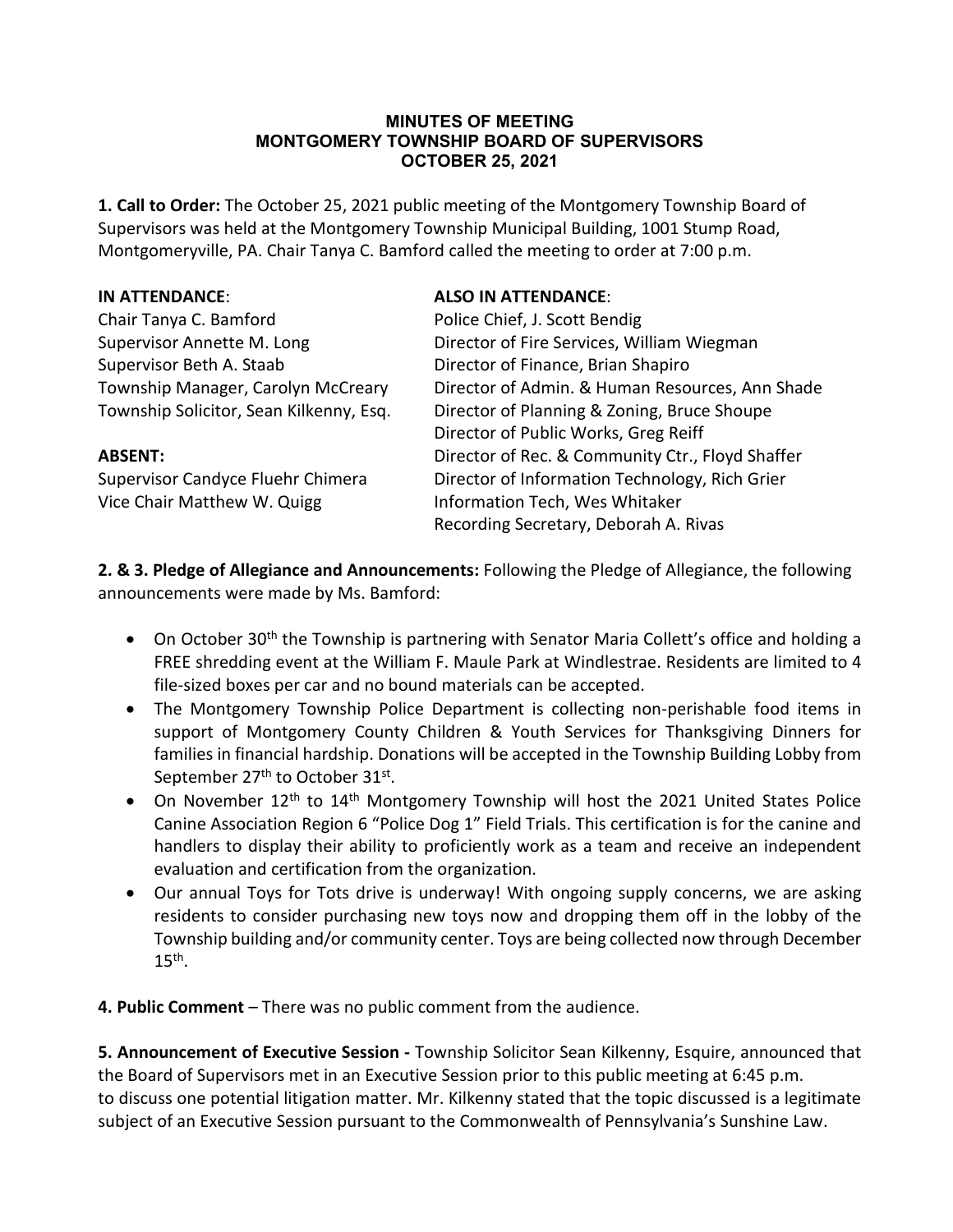**6. Presentations - Fire Prevention Week and FDMT Awards**: Mr. Wiegman announced that the Department of Fire Services and the FDMT will be engaging in various fire prevention activities throughout the week to bring the message of fire safety to our community. In addition, the FDMT recognized several members who have gone above and beyond for the community and the department with their annual awards presentation.

**MOTION: Upon motion by Ms. Bamford, seconded by Ms. Long and unanimously carried, the Board recognized Fire Prevention Week and the 2020 FDMT Award recipients:** 

> **President's Award – Lee Morano Chief's Award – Carl Herr Dave Bennett Firefighter of the Year Award – Brandi Blusiewicz Department Community Sponsor Award – BJ's Wholesale Club.**

## **7. Consent Agenda:**

**MOTION: Upon motion by Ms. Long, seconded by Ms. Staab and unanimously carried, the minutes of the October 11, 2021 meeting and the Bills List dated October 25, 2021 were approved as presented.**

## **Public Hearing:**

**8. Continuance of Westrum Luxor Lifestyle Apartments Conditional Use Hearing:** Ms. Bamford opened the hearing at 7:11pm. Notes of testimony were taken by Court Stenographer Tim Kurek. Mr. Shoupe reported that the applicant has requested that the hearing originally scheduled for this evening be continued until Monday, November 22, 2021. By motion of Ms. Bamford, second by Ms. Long, the hearing was closed at 7:12pm.

**MOTION: Upon motion by Ms. Long, seconded by Ms. Staab and unanimously carried, the public hearing for the Westrum Luxor Lifestyle Apartment Conditional Use Application C-77 has been continued until Monday, November 22, 2021.**

## **Planning and Zoning:**

**9. Zoning Hearing Board Case Review: Keystone Homebrew, Use of Township Right-of-Way for Permanent Outdoor Dining** – Mr. Shoupe reported that Keystone Homebrew is located at 435 Doylestown Road. The 1.7-acre property sits within the R-5 Residential zoning district. Keystone Homebrew received relief in 2009 to permit certain uses. The applicant is currently requesting amendments to the previous decisions/relief with regard to the use and parking, in order to allow outdoor dining on the property to the extent that was previously approved under the 2020 Temporary Approval provided by the Township as a result of the impact of the COVID-19 pandemic. Temporary outdoor dining was allowed along the Montgomery Avenue side of the property. Unknown at that time, the area requested sits within the Public Right-of-way owned by Montgomery Township. If this had been known at that time, a permit would not have been issued to use this area for outdoor dining. The applicant is now asking the Township to enter into a private agreement to use the right-of-way and assume liability in the event of an accident or injury. Solicitor Kilkenny opined that this was an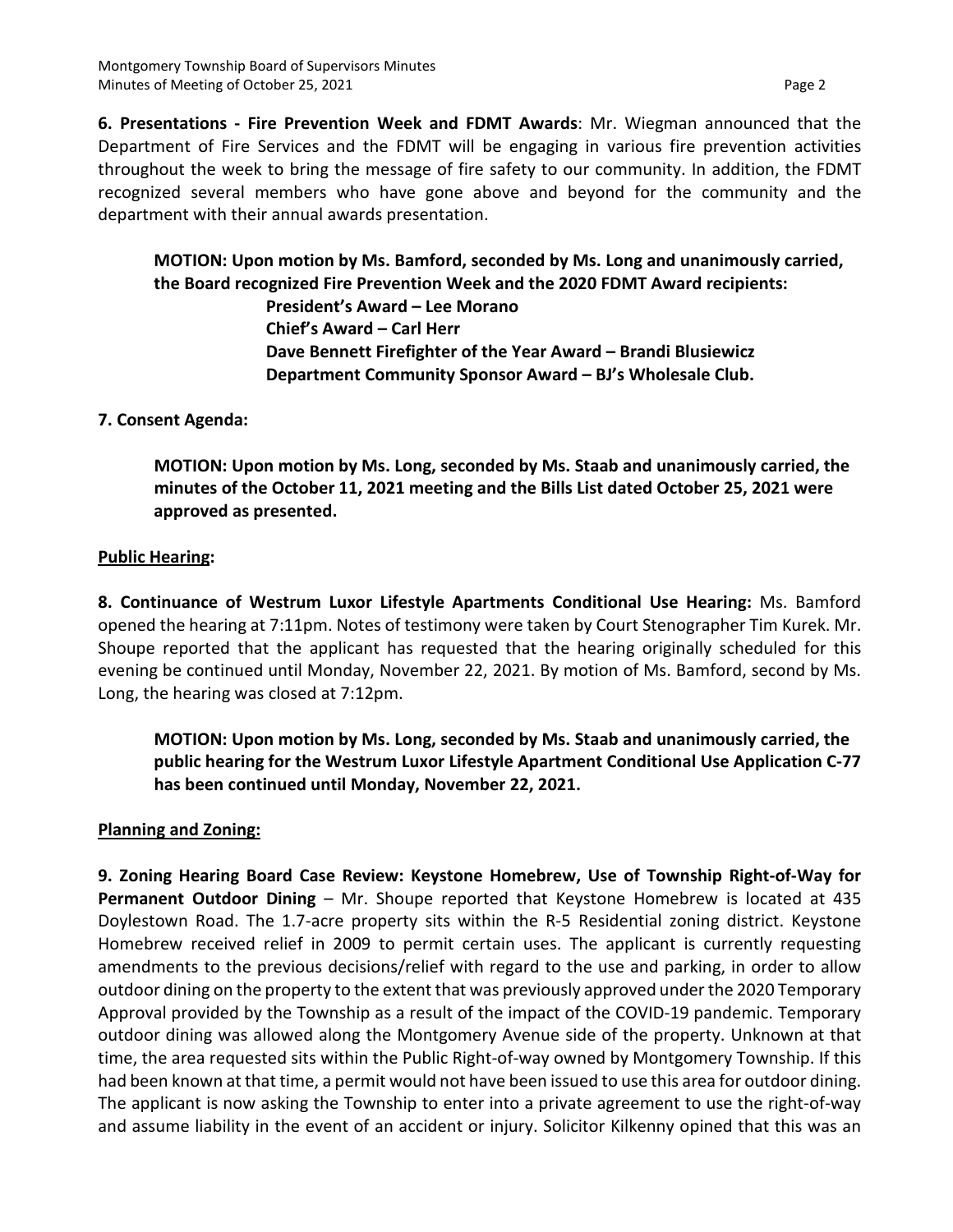**MOTION: Upon motion by Ms. Bamford, seconded by Ms. Long and unanimously carried, the Board authorized the Solicitor to draft a letter opposing the Keystone Homebrew Zoning Hearing Board application.**

**10. Accept End of Maintenance Period – Police and Fire Federal Credit Union**

**MOTION: Upon motion by Ms. Bamford, seconded by Ms. Staab and unanimously carried, the Board authorized the release of the Maintenance Period surety in the amount of \$23,506.34 as recommended by the Township Engineer, conditioned upon payment of all invoices owed the Township.**

#### **Public Safety:**

**11. Adoption of Ordinance 21-326 for Truck Restrictions in the Pine Crest Community:** Chief Bendig stated that earlier this year there was damage to property reportedly due to a tractor trailer attempting to make a right turn into the Pine Crest Development. The Police Department's Highway Safety Unit was asked to prepare a study to determine if truck restrictions in the Pine Crest community should be considered to avoid future damage. It was determined that a truck restriction is justified, especially with alternate state routes being available for commercial vehicles. The proposed ordinance was authorized for advertisement at the September 27, 2021 meeting.

**MOTION: Upon motion by Ms. Staab, seconded by Ms. Bamford and unanimously carried, the Board adopted Ordinance 21-326 for Truck Restrictions in the Pine Crest Community.**

#### **Public Works:**

**12. Participation in the Montgomery County Consortium Rock Salt Contract:**

**MOTION: Upon motion by Ms. Bamford, seconded by Ms. Long and unanimously carried, the Board authorized the Township's participation in the Montgomery County Consortium Cooperative Rock Salt Contract, awarded to Morton Salt, Inc. for the purchase of bulk rock salt at a price of \$58.33 per ton delivered.**

**13. Ratification of Price Change for 2021 Peterbilt Truck:** Mr. Reiff reported that in January of 2021, the Board approved the purchase of a 2021 Peterbilt Dump Truck chassis at a price of \$147,016.00. A price increase has been received on the chassis in the amount of \$22,909.00, bringing the total to \$169,925.00. The change had to be approved by October  $14<sup>th</sup>$  to lock in the order or else it would be deemed cancelled and the Township would be facing an even higher cost for a new order placed in 2022 as well as a prolonged delivery of the truck, possibly to 2023. Under public comment, Vince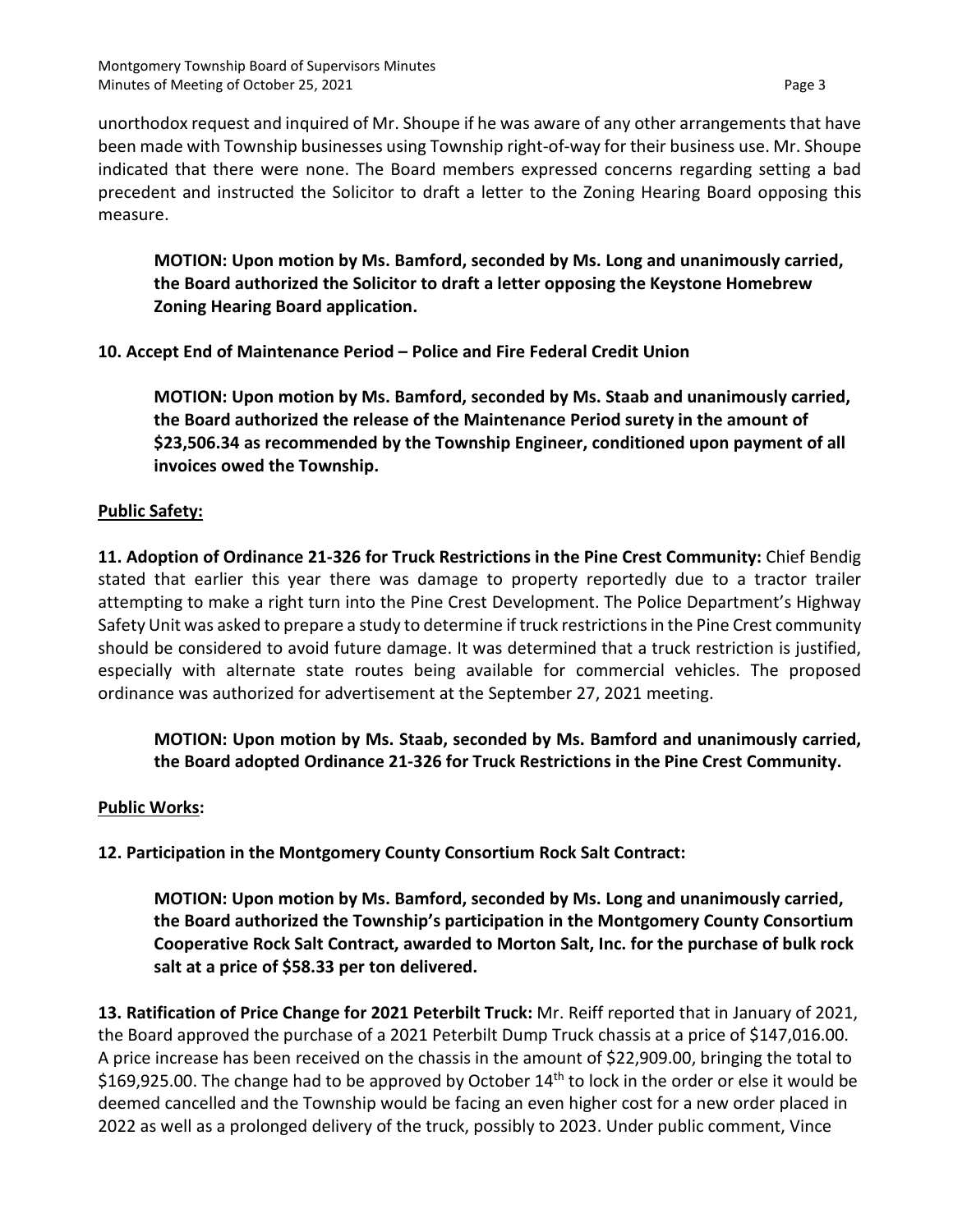Tulio of 101 Glasgow Circle, stated that if the Township does not order the vehicle now and wait until next year, the vehicle will not be delivered until at least the end of next year.

# **MOTION: Upon motion by Ms. Staab, seconded by Ms. Long and unanimously carried, the Board approved the price increase of \$22,909.00 on the 2021 Peterbilt Dump Truck chassis from G.L. Sayre Peterbilt per their quote dated October 8, 2021.**

### **Administration, Finance and IT:**

**14. Resolution Supporting PennDOT Multimodal Transportation Fund Grant Application:** Ms. McCreary reported that the Multimodal Transportation Fund provides grants to encourage economic development and to ensure that a safe and reliable system of transportation is available to the residents of the Commonwealth. In reviewing the Capital Investment Plan, the proposed traffic signal modernization at Bethlehem Pike and McLaughlin Road/Taylor Road was identified as a possible project for this grant program including pedestrian signal and ramp upgrades. The total cost for the proposed project is \$500,337 and the required match is \$115,463. To make the application more competitive, staff is proposing a match of \$250,337. The increased match will improve the score during evaluation by PennDOT.

**MOTION: Upon motion by Ms. Bamford, seconded by Ms. Staab and unanimously carried, the Board adopted Resolution #2021-36 supporting the grant application to the PennDOT Multimodal Transportation Fund.**

**15. Appoint Brian Shapiro Trustee for Delaware Valley Property and Liability Trust:** Ms. McCreary recommended that the Board consider appointing Mr. Shapiro as the Trustee for the Delaware Valley Property and Liability Trust as this role fits with Mr. Shapiro's extensive work with all Departments on the Capital Investment Plan and the 2022 Administration goals to offer more opportunities for professional development to staff.

**MOTION: Upon motion by Ms. Bamford, seconded by Ms. Long and unanimously carried, the Board appointed Finance Director Brian Shapiro as the Montgomery Township Trustee for the Delaware Valley Property and Liability Trust.**

**16. Participation in the PA Attorney General's Office National Opioid Settlement Agreements:** Ms. McCreary reported that the Township received notification from the Office of the Attorney General about the national opioid settlements. After years of negotiations, two proposed nationwide settlement agreements have been reached. Pennsylvania has elected to participate in both settlements and the Township may participate as a result of this action. The Township Solicitor's office has advised that the Township should opt-in to the settlement so that we can share any funds and/or non-monetary benefits made available to local municipalities as part of the settlement.

**MOTION: Upon motion by Ms. Long, seconded by Ms. Staab and unanimously carried, the Board authorized Township to opt-in to the settlements and to authorize the Township Manager to execute the necessary documents to participate in the settlement.**